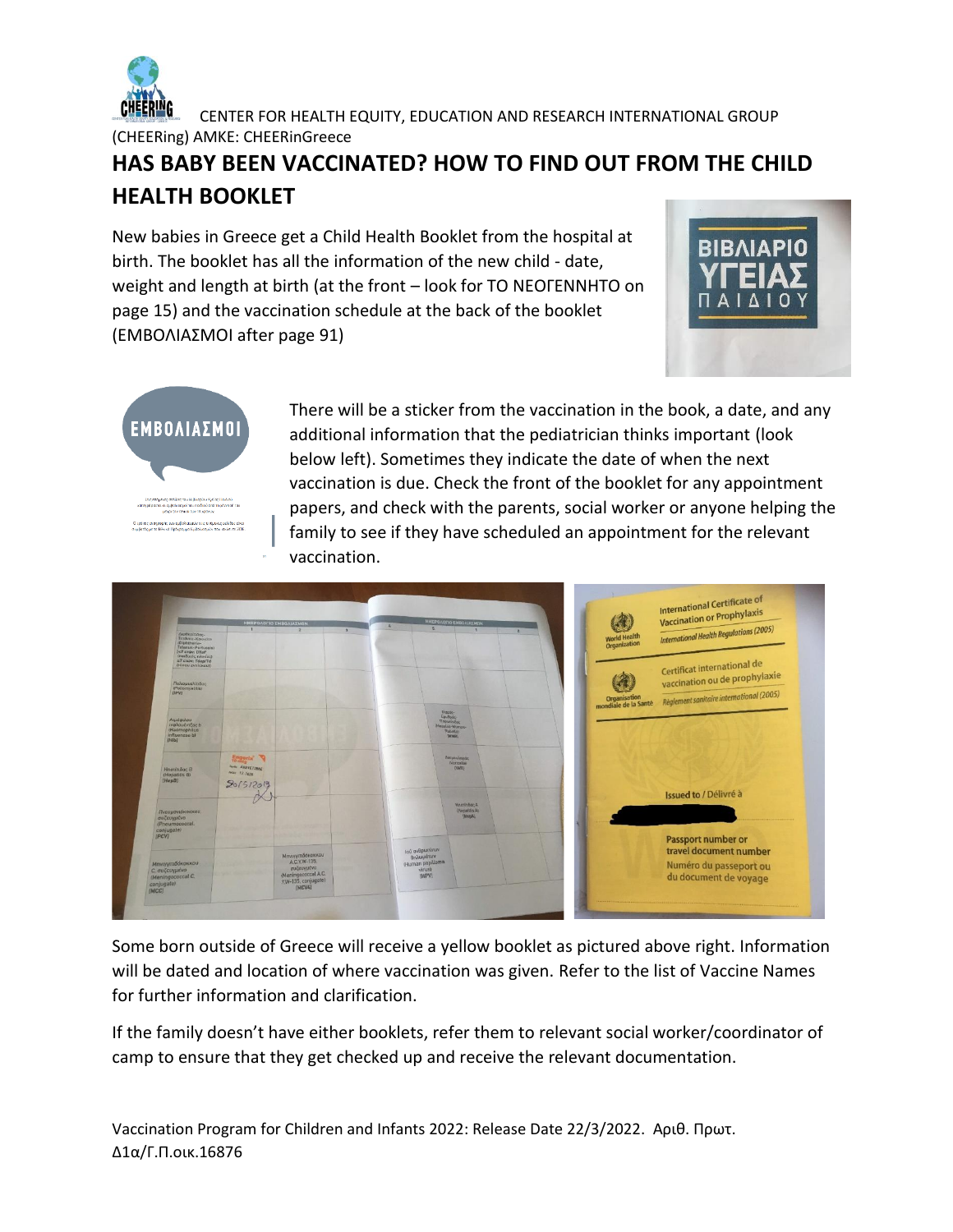

CENTER FOR HEALTH EQUITY, EDUCATION AND RESEARCH INTERNATIONAL GROUP

(CHEERing) AMKE: CHEERinGreece

| ΕΘΝΙΚΟ ΠΡΟΓΡΑΜΜΑ ΕΜΒΟΛΙΑΣΜΟΥ ΓΙΑ ΠΑΙΔΙΑ               |         |                          |                          |                          |                          |                           |                           |                           |  |  |
|-------------------------------------------------------|---------|--------------------------|--------------------------|--------------------------|--------------------------|---------------------------|---------------------------|---------------------------|--|--|
| Εμβόλια                                               | ΓΕΝΝΗΣΗ | 10 <sub>S</sub><br>μήνας | 2o <sub>5</sub><br>μήνας | 40 <sub>S</sub><br>μηνας | 60 <sub>S</sub><br>μήνας | 120 <sub>S</sub><br>μήνας | 150 <sub>S</sub><br>μήνας | 180 <sub>S</sub><br>μήνας |  |  |
| Ηπατίτιδα B (HepB) στη<br>γέννηση                     |         |                          |                          |                          |                          |                           |                           |                           |  |  |
| Ηπατίτιδα Β (HepB) όχι στη<br>γέννηση                 |         |                          |                          |                          |                          |                           |                           |                           |  |  |
| Διφθερίτιδας, Τετάνου, ακυττα<br>ρικό Κοκκύτη (DTaP)  |         |                          |                          |                          |                          |                           |                           |                           |  |  |
| Αιμόφιλου ινφλουέντζας<br>τύπου b (HiB)               |         |                          |                          |                          |                          |                           |                           |                           |  |  |
| Πολιομυελίτιδας<br>αδρανοποιημένο (IPV)               |         |                          |                          |                          |                          |                           |                           |                           |  |  |
| Πνευμονιόκοκκου συζευγμένο<br>(PCV)                   |         |                          |                          |                          |                          |                           |                           |                           |  |  |
| Ρότα ιού (RV1 - 2 δόσεις η<br>RV5 - 3 δόσεις)         |         |                          | RV1/<br>RV <sub>5</sub>  | RV1/<br>RV <sub>5</sub>  | RV <sub>5</sub>          |                           |                           |                           |  |  |
| Μηνιγγιτιδόκοκκου<br>οροομάδας C συζευγμένου<br>(MCC) |         |                          |                          |                          |                          |                           |                           |                           |  |  |
| Ιλαράς, Παρωτίτιδας, Ερυθράς<br>(MMR)                 |         |                          |                          |                          |                          |                           |                           |                           |  |  |
| Ανεμευλογίας (VAR)                                    |         |                          |                          |                          |                          |                           |                           |                           |  |  |
| Φυματίωση (BCG)                                       |         |                          |                          |                          |                          |                           |                           |                           |  |  |

## **Σημαντικές Σημειώσεις:**

- 1. Η δόση της HepB στη γέννηση χορηγείται σε περίπτωση που δεν γνωρίζουμε εάν η μητέρα είναι HepB θετική, ή εάν γνωρίζουμε ότι είναι φορέας
- 2. Η δεύτερη δόση των MMR και VAR χορηγείται στα 2-3 έτη
- 3. Το εμβόλιο κατά της HepA ξεκινάει στα 2 έτη και αποτελείται από 2 δόσεις
- 4. Το MenB-4c (μηνιγγιτιδόκοκκου οροομάδας Β) συνίσταται στις ομάδες αυξημένου κινδύνου (ξεκινώντας στους 2 μήνες), και δε συνταγογραφείται στον γενικό πληθυσμό
- 5. Το BCG δεν χορηγείται πλέον στον γενικό πληθυσμό, αλλά συνίσταται σε νεογνά και παιδιά μεταναστών που ζουν σε δυσχερείς συνθήκες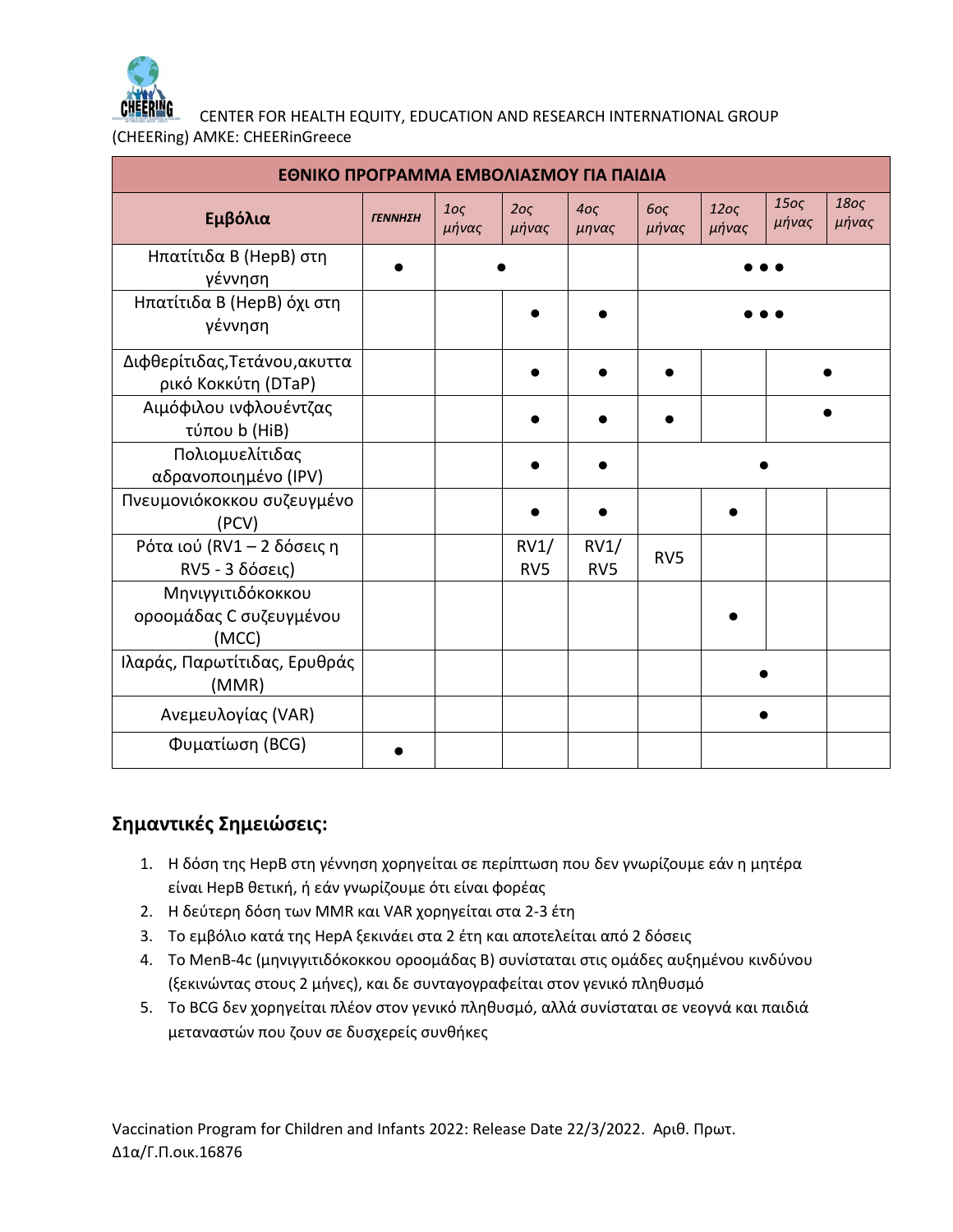

CENTER FOR HEALTH EQUITY, EDUCATION AND RESEARCH INTERNATIONAL GROUP

| (CHEERing) AMKE: CHEERinGreece |
|--------------------------------|
|--------------------------------|

| <b>NATIONAL VACCINATION PROGRAM FOR CHILDREN</b>   |              |                          |                          |                          |                          |                           |                           |                           |  |
|----------------------------------------------------|--------------|--------------------------|--------------------------|--------------------------|--------------------------|---------------------------|---------------------------|---------------------------|--|
| <b>Vaccinations</b>                                | <b>BIRTH</b> | 1 <sup>st</sup><br>month | 2 <sub>nd</sub><br>month | 4 <sup>th</sup><br>month | 6 <sup>th</sup><br>month | 12 <sup>th</sup><br>month | 15 <sup>th</sup><br>month | 18 <sup>th</sup><br>month |  |
| Hepatitis B (HepB) at birth                        |              |                          |                          |                          |                          |                           |                           |                           |  |
| Hepatitis B (HepB) not at birth                    |              |                          |                          |                          |                          |                           |                           |                           |  |
| Diphtheria, tetanus, acellular<br>pertussis (DTaP) |              |                          |                          |                          |                          |                           |                           |                           |  |
| Haemophilus influenza b-type<br>(HiB)              |              |                          |                          |                          |                          |                           |                           |                           |  |
| Poliomyelitis inactivated (IPV)                    |              |                          |                          |                          |                          |                           |                           |                           |  |
| Pneumococcal conjugate<br>(PCV)                    |              |                          |                          |                          |                          |                           |                           |                           |  |
| Rotavirus (RV1 - 2 doses or<br>$RV5 - 3$ doses)    |              |                          | RV1/<br>RV <sub>5</sub>  | RV1/<br>RV <sub>5</sub>  | RV <sub>5</sub>          |                           |                           |                           |  |
| Meningococcal serogroup C<br>conjugate (MCC)       |              |                          |                          |                          |                          |                           |                           |                           |  |
| Measles, mumps, rubella<br>(MMR)                   |              |                          |                          |                          |                          |                           |                           |                           |  |
| Varicella (VAR)                                    |              |                          |                          |                          |                          |                           |                           |                           |  |
| Tuberculosis (BCG)                                 |              |                          |                          |                          |                          |                           |                           |                           |  |

## **Important Notes:**

- 1. HepB at Birth is only given if maternal HepB status is unknown or if mother is HepB positive
- 2. Second dose of both MMR and VAR should be administered at 2-3 years old
- 3. The HepA vaccine starts at the age of 2 and consists of 2 doses
- 4. The MenB-4c (Meningococcal B) is only administered on high risk population groups (starting at 2 months), and therefore is not prescribed for the general population
- 5. While BCG is not administered to the general population, it is administered to refugee infants and babies that live in poor conditions